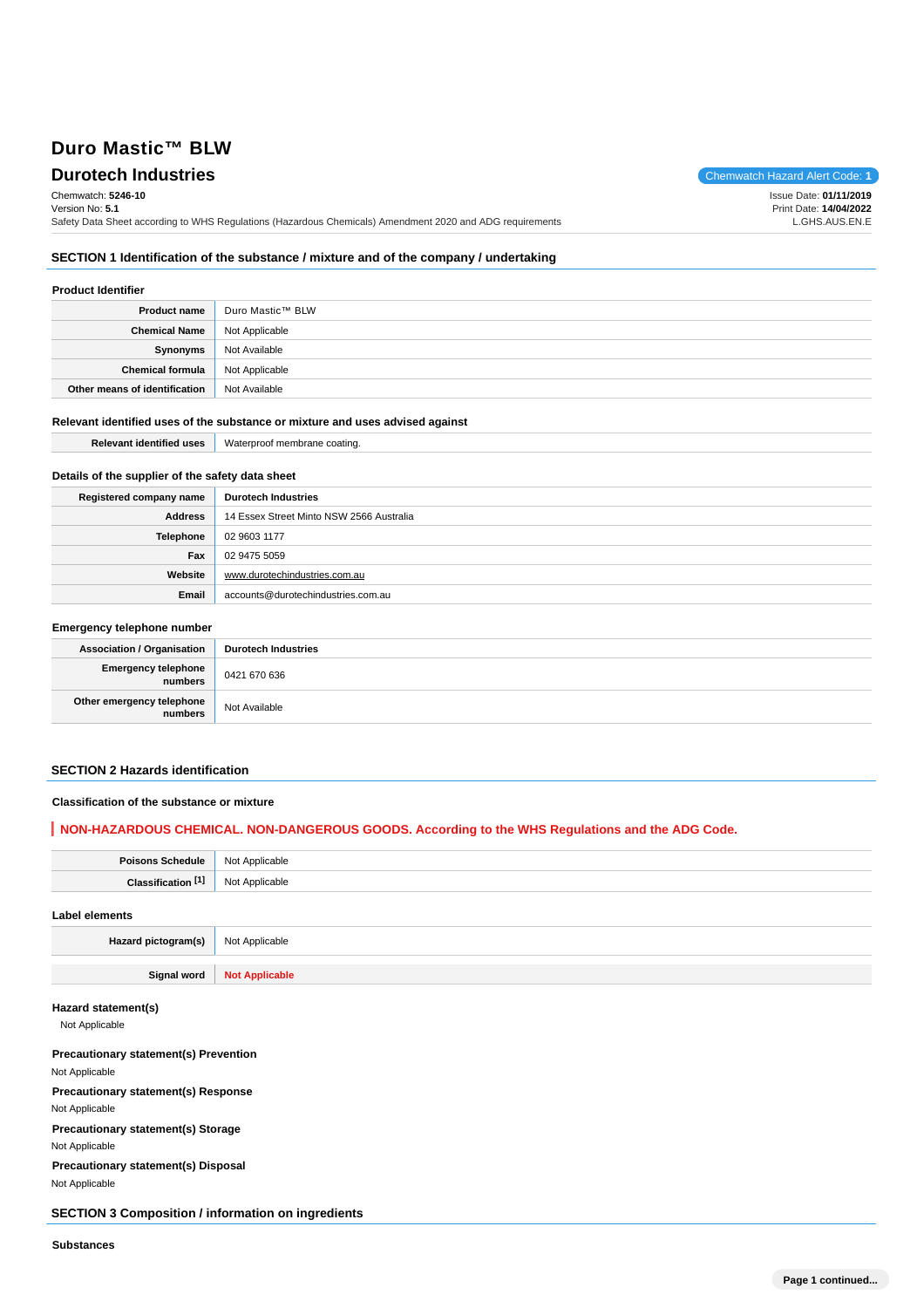See section below for composition of Mixtures

## **Mixtures**

| <b>CAS No</b> | %[weight]                                           | Name                                                                                                                                    |
|---------------|-----------------------------------------------------|-----------------------------------------------------------------------------------------------------------------------------------------|
| Not Available | >40                                                 | latex emulsion                                                                                                                          |
| Not Available | >40                                                 | aliphatic bitumen emulsion                                                                                                              |
| Not Available | <1                                                  | additives                                                                                                                               |
| Legend:       | Classification drawn from C&L * EU IOELVs available | 1. Classified by Chemwatch; 2. Classification drawn from HCIS; 3. Classification drawn from Regulation (EU) No 1272/2008 - Annex VI; 4. |

#### **SECTION 4 First aid measures**

## **Description of first aid measures**

| <b>Eye Contact</b>  | If this product comes in contact with the eyes:<br>Immediately hold eyelids apart and flush the eye continuously with running water.<br>Ensure complete irrigation of the eye by keeping eyelids apart and away from eye and moving the eyelids by occasionally lifting the upper<br>and lower lids.<br>▶ Continue flushing until advised to stop by the Poisons Information Centre or a doctor, or for at least 15 minutes.<br>Transport to hospital or doctor without delay.<br>▶ Removal of contact lenses after an eye injury should only be undertaken by skilled personnel. |
|---------------------|-----------------------------------------------------------------------------------------------------------------------------------------------------------------------------------------------------------------------------------------------------------------------------------------------------------------------------------------------------------------------------------------------------------------------------------------------------------------------------------------------------------------------------------------------------------------------------------|
| <b>Skin Contact</b> | If skin or hair contact occurs:<br>Filush skin and hair with running water (and soap if available).<br>Seek medical attention in event of irritation.                                                                                                                                                                                                                                                                                                                                                                                                                             |
| Inhalation          | If fumes, aerosols or combustion products are inhaled remove from contaminated area.<br>• Other measures are usually unnecessary.                                                                                                                                                                                                                                                                                                                                                                                                                                                 |
| Ingestion           | If swallowed do <b>NOT</b> induce vomiting.<br>If vomiting occurs, lean patient forward or place on left side (head-down position, if possible) to maintain open airway and prevent aspiration.<br>• Observe the patient carefully.<br>▶ Never give liquid to a person showing signs of being sleepy or with reduced awareness; i.e. becoming unconscious.<br>Give water to rinse out mouth, then provide liquid slowly and as much as casualty can comfortably drink.<br>Seek medical advice.                                                                                    |

#### **Indication of any immediate medical attention and special treatment needed**

Treat symptomatically.

## **SECTION 5 Firefighting measures**

### **Extinguishing media**

Use extinguishing media suitable for surrounding area.

## **Special hazards arising from the substrate or mixture**

Fire Incompatibility **Auction** Avoid contamination with oxidising agents i.e. nitrates, oxidising acids, chlorine bleaches, pool chlorine etc. as ignition may result

# **Advice for firefighters**

| <b>Fire Fighting</b>         | ► Use water delivered as a fine spray to control fire and cool adjacent area.<br>Do not approach containers suspected to be hot.<br>► Cool fire exposed containers with water spray from a protected location.<br>If safe to do so, remove containers from path of fire.<br>Equipment should be thoroughly decontaminated after use.                                                                                                                                              |
|------------------------------|-----------------------------------------------------------------------------------------------------------------------------------------------------------------------------------------------------------------------------------------------------------------------------------------------------------------------------------------------------------------------------------------------------------------------------------------------------------------------------------|
| <b>Fire/Explosion Hazard</b> | Combustible.<br>Slight fire hazard when exposed to heat or flame.<br>Heating may cause expansion or decomposition leading to violent rupture of containers.<br>• On combustion, may emit toxic fumes of carbon monoxide (CO).<br>May emit acrid smoke.<br>Mists containing combustible materials may be explosive.<br>Decomposition may produce toxic fumes of:<br>carbon dioxide (CO2)<br>nitrogen oxides (NOx)<br>other pyrolysis products typical of burning organic material. |
| <b>HAZCHEM</b>               | Not Applicable                                                                                                                                                                                                                                                                                                                                                                                                                                                                    |

#### **SECTION 6 Accidental release measures**

#### **Personal precautions, protective equipment and emergency procedures**

See section 8

#### **Environmental precautions**

See section 12

## **Methods and material for containment and cleaning up**

| <b>Minor Spills</b> | Clean up all spills immediately.<br>Avoid breathing vapours and contact with skin and eyes.<br>• Control personal contact with the substance, by using protective equipment.<br>Contain and absorb spill with sand, earth, inert material or vermiculite. |
|---------------------|-----------------------------------------------------------------------------------------------------------------------------------------------------------------------------------------------------------------------------------------------------------|
|---------------------|-----------------------------------------------------------------------------------------------------------------------------------------------------------------------------------------------------------------------------------------------------------|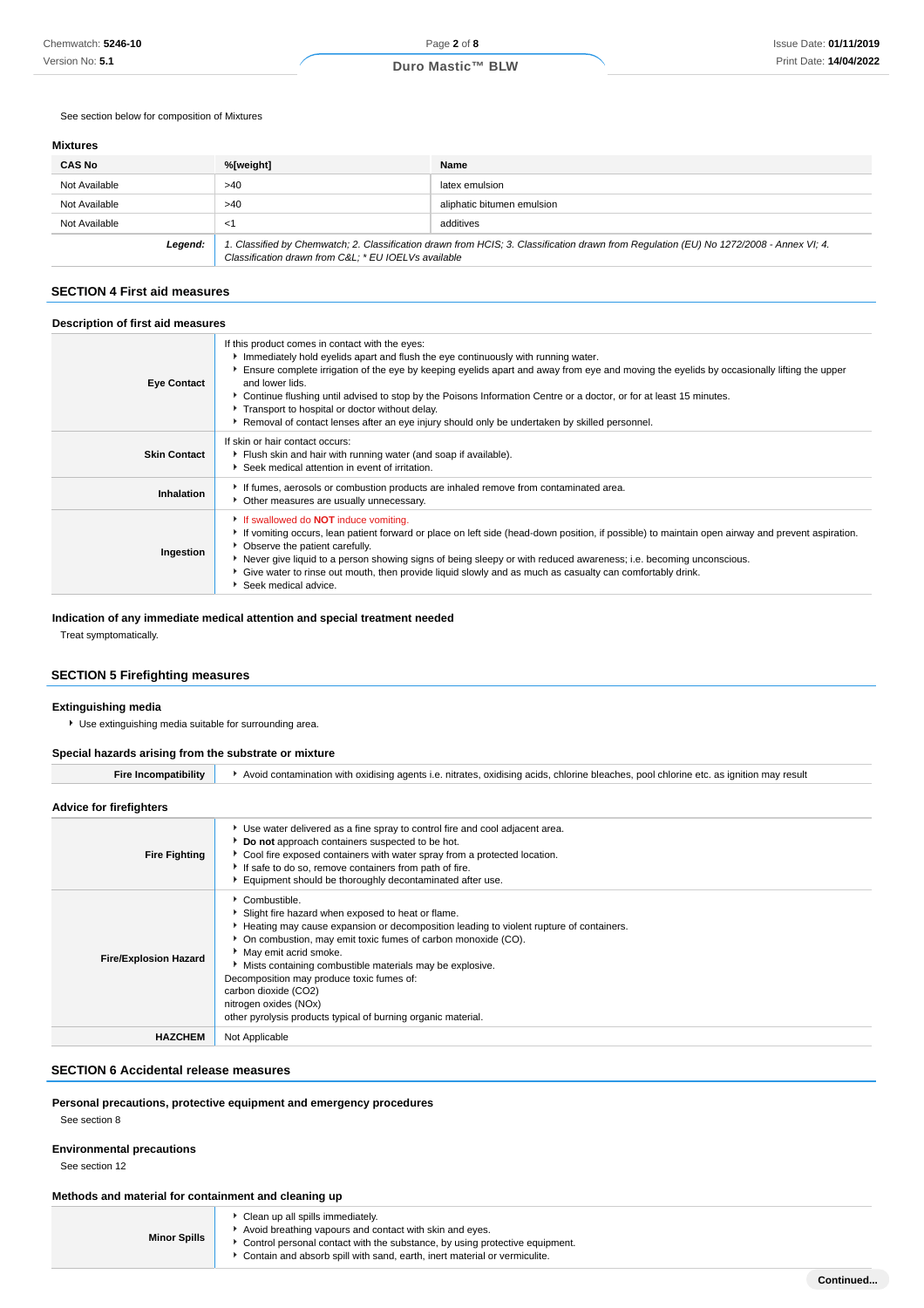|                     | ▶ Wipe up.<br>• Place in a suitable, labelled container for waste disposal.<br>Slippery when spilt.                                                                                                                                                                                                                                                                                                                                                                  |
|---------------------|----------------------------------------------------------------------------------------------------------------------------------------------------------------------------------------------------------------------------------------------------------------------------------------------------------------------------------------------------------------------------------------------------------------------------------------------------------------------|
| <b>Major Spills</b> | • Clear area of personnel and move upwind.<br>Alert Fire Brigade and tell them location and nature of hazard.<br>• Control personal contact with the substance, by using protective equipment.<br>Prevent spillage from entering drains, sewers or water courses.<br>Recover product wherever possible.<br>▶ Put residues in labelled containers for disposal.<br>If contamination of drains or waterways occurs, advise emergency services.<br>Slippery when spilt. |

Personal Protective Equipment advice is contained in Section 8 of the SDS.

# **SECTION 7 Handling and storage**

| Precautions for safe handling |                                                                                                                                                                                                                                                                                                                                                                                                                                                                                                                                                                                                                                                                                                                   |
|-------------------------------|-------------------------------------------------------------------------------------------------------------------------------------------------------------------------------------------------------------------------------------------------------------------------------------------------------------------------------------------------------------------------------------------------------------------------------------------------------------------------------------------------------------------------------------------------------------------------------------------------------------------------------------------------------------------------------------------------------------------|
| Safe handling                 | Limit all unnecessary personal contact.<br>▶ Wear protective clothing when risk of exposure occurs.<br>Use in a well-ventilated area.<br>Avoid contact with incompatible materials.<br>▶ When handling, DO NOT eat, drink or smoke.<br>Keep containers securely sealed when not in use.<br>Avoid physical damage to containers.<br>Always wash hands with soap and water after handling.<br>▶ Work clothes should be laundered separately.<br>Use good occupational work practice.<br>• Observe manufacturer's storage and handling recommendations contained within this SDS.<br>Atmosphere should be regularly checked against established exposure standards to ensure safe working conditions are maintained. |
| Other information             | Store in original containers.<br>Keep containers securely sealed.<br>Store in a cool, dry, well-ventilated area.<br>Store away from incompatible materials and foodstuff containers.<br>▶ Protect containers against physical damage and check regularly for leaks.<br>▶ Observe manufacturer's storage and handling recommendations contained within this SDS.                                                                                                                                                                                                                                                                                                                                                   |

# **Conditions for safe storage, including any incompatibilities**

# **SECTION 8 Exposure controls / personal protection**

## **Control parameters**

| <b>Occupational Exposure Limits (OEL)</b> |                                                                                                                                                                                                                                                                                                       |               |                     |                                                                                                                                               |
|-------------------------------------------|-------------------------------------------------------------------------------------------------------------------------------------------------------------------------------------------------------------------------------------------------------------------------------------------------------|---------------|---------------------|-----------------------------------------------------------------------------------------------------------------------------------------------|
| <b>INGREDIENT DATA</b>                    |                                                                                                                                                                                                                                                                                                       |               |                     |                                                                                                                                               |
| Not Available                             |                                                                                                                                                                                                                                                                                                       |               |                     |                                                                                                                                               |
| <b>Emergency Limits</b>                   |                                                                                                                                                                                                                                                                                                       |               |                     |                                                                                                                                               |
| Ingredient                                | TEEL-1                                                                                                                                                                                                                                                                                                | TEEL-2        |                     | TEEL-3                                                                                                                                        |
| Duro Mastic™ BLW                          | Not Available                                                                                                                                                                                                                                                                                         | Not Available |                     | Not Available                                                                                                                                 |
|                                           |                                                                                                                                                                                                                                                                                                       |               |                     |                                                                                                                                               |
| Ingredient                                | <b>Original IDLH</b>                                                                                                                                                                                                                                                                                  |               | <b>Revised IDLH</b> |                                                                                                                                               |
| Duro Mastic™ BLW                          | Not Available                                                                                                                                                                                                                                                                                         |               |                     |                                                                                                                                               |
| <b>MATERIAL DATA</b>                      |                                                                                                                                                                                                                                                                                                       |               |                     |                                                                                                                                               |
| <b>Exposure controls</b>                  |                                                                                                                                                                                                                                                                                                       |               |                     |                                                                                                                                               |
|                                           | be highly effective in protecting workers and will typically be independent of worker interactions to provide this high level of protection.<br>The basic types of engineering controls are:<br>Process controls which involve changing the way a job activity or process is done to reduce the risk. |               |                     | Engineering controls are used to remove a hazard or place a barrier between the worker and the hazard. Well-designed engineering controls can |

| Appropriate engineering<br>controls | Enclosure and/or isolation of emission source which keeps a selected hazard "physically" away from the worker and ventilation that strategically<br>"adds" and "removes" air in the work environment. Ventilation can remove or dilute an air contaminant if designed properly. The design of a<br>ventilation system must match the particular process and chemical or contaminant in use.<br>Employers may need to use multiple types of controls to prevent employee overexposure.<br>General exhaust is adequate under normal operating conditions. If risk of overexposure exists, wear SAA approved respirator. Correct fit is<br>essential to obtain adequate protection. Provide adequate ventilation in warehouse or closed storage areas. Air contaminants generated in the<br>workplace possess varying "escape" velocities which, in turn, determine the "capture velocities" of fresh circulating air required to effectively<br>remove the contaminant. |                                    |  |
|-------------------------------------|-----------------------------------------------------------------------------------------------------------------------------------------------------------------------------------------------------------------------------------------------------------------------------------------------------------------------------------------------------------------------------------------------------------------------------------------------------------------------------------------------------------------------------------------------------------------------------------------------------------------------------------------------------------------------------------------------------------------------------------------------------------------------------------------------------------------------------------------------------------------------------------------------------------------------------------------------------------------------|------------------------------------|--|
|                                     | Type of Contaminant:                                                                                                                                                                                                                                                                                                                                                                                                                                                                                                                                                                                                                                                                                                                                                                                                                                                                                                                                                  | Air Speed:                         |  |
|                                     | solvent, vapours, degreasing etc., evaporating from tank (in still air)                                                                                                                                                                                                                                                                                                                                                                                                                                                                                                                                                                                                                                                                                                                                                                                                                                                                                               | $0.25 - 0.5$ m/s<br>(50-100 f/min) |  |
|                                     | aerosols, fumes from pouring operations, intermittent container filling, low speed conveyer transfers, welding, spray<br>drift, plating acid fumes, pickling (released at low velocity into zone of active generation)                                                                                                                                                                                                                                                                                                                                                                                                                                                                                                                                                                                                                                                                                                                                                | 0.5-1 m/s (100-200<br>$f/min.$ )   |  |
|                                     | direct spray, spray painting in shallow booths, drum filling, conveyer loading, crusher dusts, gas discharge (active<br>generation into zone of rapid air motion)                                                                                                                                                                                                                                                                                                                                                                                                                                                                                                                                                                                                                                                                                                                                                                                                     | 1-2.5 m/s (200-500<br>f/min)       |  |
|                                     |                                                                                                                                                                                                                                                                                                                                                                                                                                                                                                                                                                                                                                                                                                                                                                                                                                                                                                                                                                       | Continue                           |  |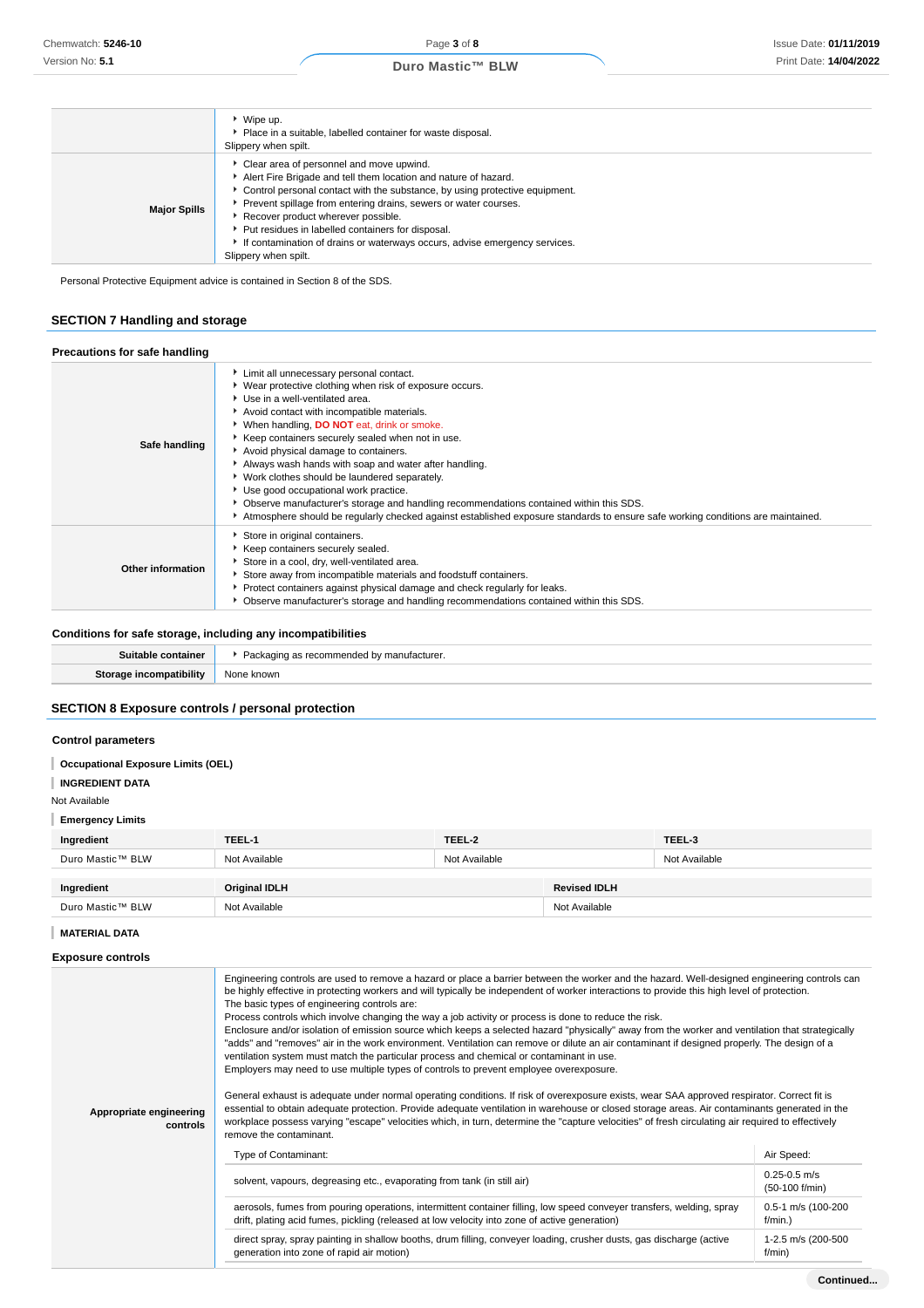grinding, abrasive blasting, tumbling, high speed wheel generated dusts (released at high initial velocity into zone of very high rapid air motion).

2.5-10 m/s (500-2000 f/min.)

Within each range the appropriate value depends on:

| Lower end of the range                                    | Upper end of the range             |
|-----------------------------------------------------------|------------------------------------|
| 1: Room air currents minimal or favourable to capture     | 1: Disturbing room air currents    |
| 2: Contaminants of low toxicity or of nuisance value only | 2: Contaminants of high toxicity   |
| 3: Intermittent, low production.                          | 3: High production, heavy use      |
| 4: Large hood or large air mass in motion                 | 4: Small hood - local control only |

Simple theory shows that air velocity falls rapidly with distance away from the opening of a simple extraction pipe. Velocity generally decreases with the square of distance from the extraction point (in simple cases). Therefore the air speed at the extraction point should be adjusted, accordingly, after reference to distance from the contaminating source. The air velocity at the extraction fan, for example, should be a minimum of 1-2 m/s (200-400 f/min.) for extraction of solvents generated in a tank 2 meters distant from the extraction point. Other mechanical considerations, producing performance deficits within the extraction apparatus, make it essential that theoretical air velocities are multiplied by factors of 10 or more when extraction systems are installed or used.

|                            | <u>ROCIOLO OF HOLD MINIT CARDOLOH SYSICHIS DI CHISIQIICO OF OSCO</u>                                                                                                                                                                                                                                                                                                                                                                                                                                                                                                                                                                                                                                                                                                                                                                                                                                                                                                                                                                                                                                                                                                                                                                                                                                                                                                                                                                                                                                                                                                                                                                                                                                                                                                                                                                                                                                                                                                                                                                                                                                                                                                                                                                                                                                                                                                                                                                                                                                                                                                                                                                                                                                                                                                                                                                                                                                                                                                                                                                                                                                                                                                                                                                                                                                                                                                                                                                                                                                                                                                                                                        |
|----------------------------|-----------------------------------------------------------------------------------------------------------------------------------------------------------------------------------------------------------------------------------------------------------------------------------------------------------------------------------------------------------------------------------------------------------------------------------------------------------------------------------------------------------------------------------------------------------------------------------------------------------------------------------------------------------------------------------------------------------------------------------------------------------------------------------------------------------------------------------------------------------------------------------------------------------------------------------------------------------------------------------------------------------------------------------------------------------------------------------------------------------------------------------------------------------------------------------------------------------------------------------------------------------------------------------------------------------------------------------------------------------------------------------------------------------------------------------------------------------------------------------------------------------------------------------------------------------------------------------------------------------------------------------------------------------------------------------------------------------------------------------------------------------------------------------------------------------------------------------------------------------------------------------------------------------------------------------------------------------------------------------------------------------------------------------------------------------------------------------------------------------------------------------------------------------------------------------------------------------------------------------------------------------------------------------------------------------------------------------------------------------------------------------------------------------------------------------------------------------------------------------------------------------------------------------------------------------------------------------------------------------------------------------------------------------------------------------------------------------------------------------------------------------------------------------------------------------------------------------------------------------------------------------------------------------------------------------------------------------------------------------------------------------------------------------------------------------------------------------------------------------------------------------------------------------------------------------------------------------------------------------------------------------------------------------------------------------------------------------------------------------------------------------------------------------------------------------------------------------------------------------------------------------------------------------------------------------------------------------------------------------------------------|
| <b>Personal protection</b> |                                                                                                                                                                                                                                                                                                                                                                                                                                                                                                                                                                                                                                                                                                                                                                                                                                                                                                                                                                                                                                                                                                                                                                                                                                                                                                                                                                                                                                                                                                                                                                                                                                                                                                                                                                                                                                                                                                                                                                                                                                                                                                                                                                                                                                                                                                                                                                                                                                                                                                                                                                                                                                                                                                                                                                                                                                                                                                                                                                                                                                                                                                                                                                                                                                                                                                                                                                                                                                                                                                                                                                                                                             |
| Eye and face protection    | Safety glasses with side shields<br>Chemical goggles.<br>Contact lenses may pose a special hazard; soft contact lenses may absorb and concentrate irritants. A written policy document, describing<br>the wearing of lenses or restrictions on use, should be created for each workplace or task. This should include a review of lens absorption<br>and adsorption for the class of chemicals in use and an account of injury experience. Medical and first-aid personnel should be trained in<br>their removal and suitable equipment should be readily available. In the event of chemical exposure, begin eye irrigation immediately and<br>remove contact lens as soon as practicable. Lens should be removed at the first signs of eye redness or irritation - lens should be removed in<br>a clean environment only after workers have washed hands thoroughly. [CDC NIOSH Current Intelligence Bulletin 59], [AS/NZS 1336 or<br>national equivalent]                                                                                                                                                                                                                                                                                                                                                                                                                                                                                                                                                                                                                                                                                                                                                                                                                                                                                                                                                                                                                                                                                                                                                                                                                                                                                                                                                                                                                                                                                                                                                                                                                                                                                                                                                                                                                                                                                                                                                                                                                                                                                                                                                                                                                                                                                                                                                                                                                                                                                                                                                                                                                                                                |
| <b>Skin protection</b>     | See Hand protection below                                                                                                                                                                                                                                                                                                                                                                                                                                                                                                                                                                                                                                                                                                                                                                                                                                                                                                                                                                                                                                                                                                                                                                                                                                                                                                                                                                                                                                                                                                                                                                                                                                                                                                                                                                                                                                                                                                                                                                                                                                                                                                                                                                                                                                                                                                                                                                                                                                                                                                                                                                                                                                                                                                                                                                                                                                                                                                                                                                                                                                                                                                                                                                                                                                                                                                                                                                                                                                                                                                                                                                                                   |
| Hands/feet protection      | Wear general protective gloves, eg. light weight rubber gloves.<br>The selection of suitable gloves does not only depend on the material, but also on further marks of quality which vary from manufacturer to<br>manufacturer. Where the chemical is a preparation of several substances, the resistance of the glove material can not be calculated in advance<br>and has therefore to be checked prior to the application.<br>The exact break through time for substances has to be obtained from the manufacturer of the protective gloves and has to be observed when<br>making a final choice.<br>Personal hygiene is a key element of effective hand care. Gloves must only be worn on clean hands. After using gloves, hands should be<br>washed and dried thoroughly. Application of a non-perfumed moisturiser is recommended.<br>Suitability and durability of glove type is dependent on usage. Important factors in the selection of gloves include:<br>- frequency and duration of contact,<br>chemical resistance of glove material,<br>· glove thickness and<br>- dexterity<br>Select gloves tested to a relevant standard (e.g. Europe EN 374, US F739, AS/NZS 2161.1 or national equivalent).<br>When prolonged or frequently repeated contact may occur, a glove with a protection class of 5 or higher (breakthrough time greater than 240<br>minutes according to EN 374, AS/NZS 2161.10.1 or national equivalent) is recommended.<br>When only brief contact is expected, a glove with a protection class of 3 or higher (breakthrough time greater than 60 minutes according to EN<br>374, AS/NZS 2161.10.1 or national equivalent) is recommended.<br>. Some glove polymer types are less affected by movement and this should be taken into account when considering gloves for long-term use.<br>Contaminated gloves should be replaced.<br>As defined in ASTM F-739-96 in any application, gloves are rated as:<br>Excellent when breakthrough time > 480 min<br>Good when breakthrough time > 20 min<br>· Fair when breakthrough time < 20 min<br>. Poor when glove material degrades<br>For general applications, gloves with a thickness typically greater than 0.35 mm, are recommended.<br>It should be emphasised that glove thickness is not necessarily a good predictor of glove resistance to a specific chemical, as the permeation<br>efficiency of the glove will be dependent on the exact composition of the glove material. Therefore, glove selection should also be based on<br>consideration of the task requirements and knowledge of breakthrough times.<br>Glove thickness may also vary depending on the glove manufacturer, the glove type and the glove model. Therefore, the manufacturers technical<br>data should always be taken into account to ensure selection of the most appropriate glove for the task.<br>Note: Depending on the activity being conducted, gloves of varying thickness may be required for specific tasks. For example:<br>· Thinner gloves (down to 0.1 mm or less) may be required where a high degree of manual dexterity is needed. However, these gloves are only<br>likely to give short duration protection and would normally be just for single use applications, then disposed of.<br>Thicker gloves (up to 3 mm or more) may be required where there is a mechanical (as well as a chemical) risk i.e. where there is abrasion or<br>puncture potential<br>Gloves must only be worn on clean hands. After using gloves, hands should be washed and dried thoroughly. Application of a non-perfumed<br>moisturiser is recommended. |
|                            |                                                                                                                                                                                                                                                                                                                                                                                                                                                                                                                                                                                                                                                                                                                                                                                                                                                                                                                                                                                                                                                                                                                                                                                                                                                                                                                                                                                                                                                                                                                                                                                                                                                                                                                                                                                                                                                                                                                                                                                                                                                                                                                                                                                                                                                                                                                                                                                                                                                                                                                                                                                                                                                                                                                                                                                                                                                                                                                                                                                                                                                                                                                                                                                                                                                                                                                                                                                                                                                                                                                                                                                                                             |
| <b>Body protection</b>     | See Other protection below                                                                                                                                                                                                                                                                                                                                                                                                                                                                                                                                                                                                                                                                                                                                                                                                                                                                                                                                                                                                                                                                                                                                                                                                                                                                                                                                                                                                                                                                                                                                                                                                                                                                                                                                                                                                                                                                                                                                                                                                                                                                                                                                                                                                                                                                                                                                                                                                                                                                                                                                                                                                                                                                                                                                                                                                                                                                                                                                                                                                                                                                                                                                                                                                                                                                                                                                                                                                                                                                                                                                                                                                  |
| Other protection           | No special equipment needed when handling small quantities.<br><b>OTHERWISE:</b><br>• Overalls.<br>Barrier cream.<br>▶ Eyewash unit.                                                                                                                                                                                                                                                                                                                                                                                                                                                                                                                                                                                                                                                                                                                                                                                                                                                                                                                                                                                                                                                                                                                                                                                                                                                                                                                                                                                                                                                                                                                                                                                                                                                                                                                                                                                                                                                                                                                                                                                                                                                                                                                                                                                                                                                                                                                                                                                                                                                                                                                                                                                                                                                                                                                                                                                                                                                                                                                                                                                                                                                                                                                                                                                                                                                                                                                                                                                                                                                                                        |

#### **Respiratory protection**

Type A Filter of sufficient capacity. (AS/NZS 1716 & 1715, EN 143:2000 & 149:2001, ANSI Z88 or national equivalent)

Selection of the Class and Type of respirator will depend upon the level of breathing zone contaminant and the chemical nature of the contaminant. Protection Factors (defined as the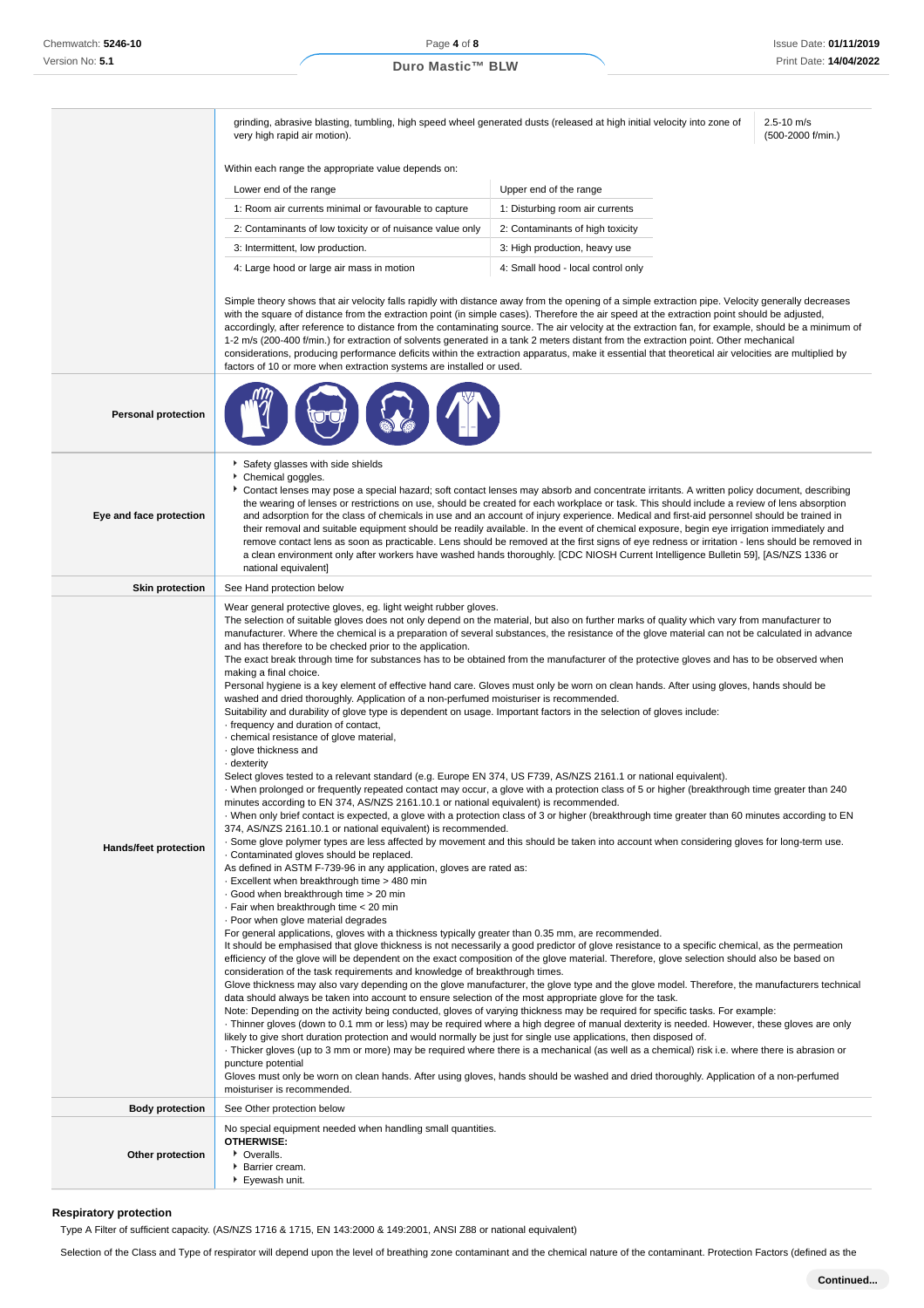ratio of contaminant outside and inside the mask) may also be important.

| Required minimum protection factor | Maximum gas/vapour concentration present in air p.p.m. (by volume) | <b>Half-face Respirator</b> | <b>Full-Face Respirator</b> |
|------------------------------------|--------------------------------------------------------------------|-----------------------------|-----------------------------|
| up to 10                           | 1000                                                               | A-AUS / Class1              | $\overline{\phantom{a}}$    |
| up to 50                           | 1000                                                               |                             | A-AUS / Class 1             |
| up to 50                           | 5000                                                               | Airline <sup>*</sup>        | $\overline{\phantom{a}}$    |
| up to 100                          | 5000                                                               |                             | $A-2$                       |
| up to 100                          | 10000                                                              |                             | $A-3$                       |
| $100+$                             |                                                                    |                             | Airline**                   |

\* - Continuous Flow \*\* - Continuous-flow or positive pressure demand

A(All classes) = Organic vapours, B AUS or B1 = Acid gasses, B2 = Acid gas or hydrogen cyanide(HCN), B3 = Acid gas or hydrogen cyanide(HCN), E = Sulfur dioxide(SO2), G = Agricultural chemicals, K = Ammonia(NH3), Hg = Mercury, NO = Oxides of nitrogen, MB = Methyl bromide, AX = Low boiling point organic compounds(below 65 degC)

Cartridge respirators should never be used for emergency ingress or in areas of unknown vapour concentrations or oxygen content.

The wearer must be warned to leave the contaminated area immediately on detecting any odours through the respirator. The odour may indicate that the mask is not functioning properly, that the vapour concentration is too high, or that the mask is not properly fitted. Because of these limitations, only restricted use of cartridge respirators is considered appropriate.

Cartridge performance is affected by humidity. Cartridges should be changed after 2 hr of continuous use unless it is determined that the humidity is less than 75%, in which case, cartridges can be used for 4 hr. Used cartridges should be discarded daily, regardless of the length of time used

#### **SECTION 9 Physical and chemical properties**

#### **Information on basic physical and chemical properties**

| Appearance                                               | Black viscous liquid with characteristic odour; dispersible in water. |                                            |                |
|----------------------------------------------------------|-----------------------------------------------------------------------|--------------------------------------------|----------------|
|                                                          |                                                                       |                                            |                |
| <b>Physical state</b>                                    | Liquid                                                                | Relative density (Water = 1)               | $\mathbf{1}$   |
| Odour                                                    | Not Available                                                         | Partition coefficient n-octanol<br>/ water | Not Available  |
| <b>Odour threshold</b>                                   | Not Available                                                         | Auto-ignition temperature (°C)             | Not Applicable |
| pH (as supplied)                                         | $7 - 10$                                                              | <b>Decomposition temperature</b>           | Not Available  |
| Melting point / freezing point<br>(°C)                   | ~1                                                                    | Viscosity (cSt)                            | Not Available  |
| Initial boiling point and boiling<br>range $(^{\circ}C)$ | ~100                                                                  | Molecular weight (g/mol)                   | Not Applicable |
| Flash point (°C)                                         | Not Applicable                                                        | <b>Taste</b>                               | Not Available  |
| <b>Evaporation rate</b>                                  | Not Available                                                         | <b>Explosive properties</b>                | Not Available  |
| <b>Flammability</b>                                      | Not Applicable                                                        | <b>Oxidising properties</b>                | Not Available  |
| Upper Explosive Limit (%)                                | Not Available                                                         | Surface Tension (dyn/cm or<br>mN/m         | Not Available  |
| Lower Explosive Limit (%)                                | Not Available                                                         | <b>Volatile Component (%vol)</b>           | Not Available  |
| Vapour pressure (kPa)                                    | Not Available                                                         | Gas group                                  | Not Available  |
| Solubility in water                                      | Partly miscible                                                       | pH as a solution (Not<br>Available%)       | Not Available  |
| Vapour density (Air = 1)                                 | Not Available                                                         | VOC g/L                                    | Not Available  |

# **SECTION 10 Stability and reactivity**

| Reactivity                                 | See section 7                                                             |
|--------------------------------------------|---------------------------------------------------------------------------|
| <b>Chemical stability</b>                  | Product is considered stable and hazardous polymerisation will not occur. |
| Possibility of hazardous<br>reactions      | See section 7                                                             |
| <b>Conditions to avoid</b>                 | See section 7                                                             |
| Incompatible materials                     | See section 7                                                             |
| <b>Hazardous decomposition</b><br>products | See section 5                                                             |

#### **SECTION 11 Toxicological information**

#### **Information on toxicological effects**

| Inhaled             | The material is not thought to produce adverse health effects or irritation of the respiratory tract (as classified by EC Directives using animal<br>models). Nevertheless, good hygiene practice requires that exposure be kept to a minimum and that suitable control measures be used in an<br>occupational setting.                                                                                                                                                                                                                                                                                                                                                                                                       |
|---------------------|-------------------------------------------------------------------------------------------------------------------------------------------------------------------------------------------------------------------------------------------------------------------------------------------------------------------------------------------------------------------------------------------------------------------------------------------------------------------------------------------------------------------------------------------------------------------------------------------------------------------------------------------------------------------------------------------------------------------------------|
| Ingestion           | The material has NOT been classified by EC Directives or other classification systems as "harmful by ingestion". This is because of the lack of<br>corroborating animal or human evidence. The material may still be damaging to the health of the individual, following ingestion, especially where<br>pre-existing organ (e.g liver, kidney) damage is evident. Present definitions of harmful or toxic substances are generally based on doses<br>producing mortality rather than those producing morbidity (disease, ill-health). Gastrointestinal tract discomfort may produce nausea and<br>vomiting. In an occupational setting however, ingestion of insignificant quantities is not thought to be cause for concern. |
| <b>Skin Contact</b> | The liquid may be miscible with fats or oils and may degrease the skin, producing a skin reaction described as non-allergic contact dermatitis.<br>The material is unlikely to produce an irritant dermatitis as described in EC Directives.                                                                                                                                                                                                                                                                                                                                                                                                                                                                                  |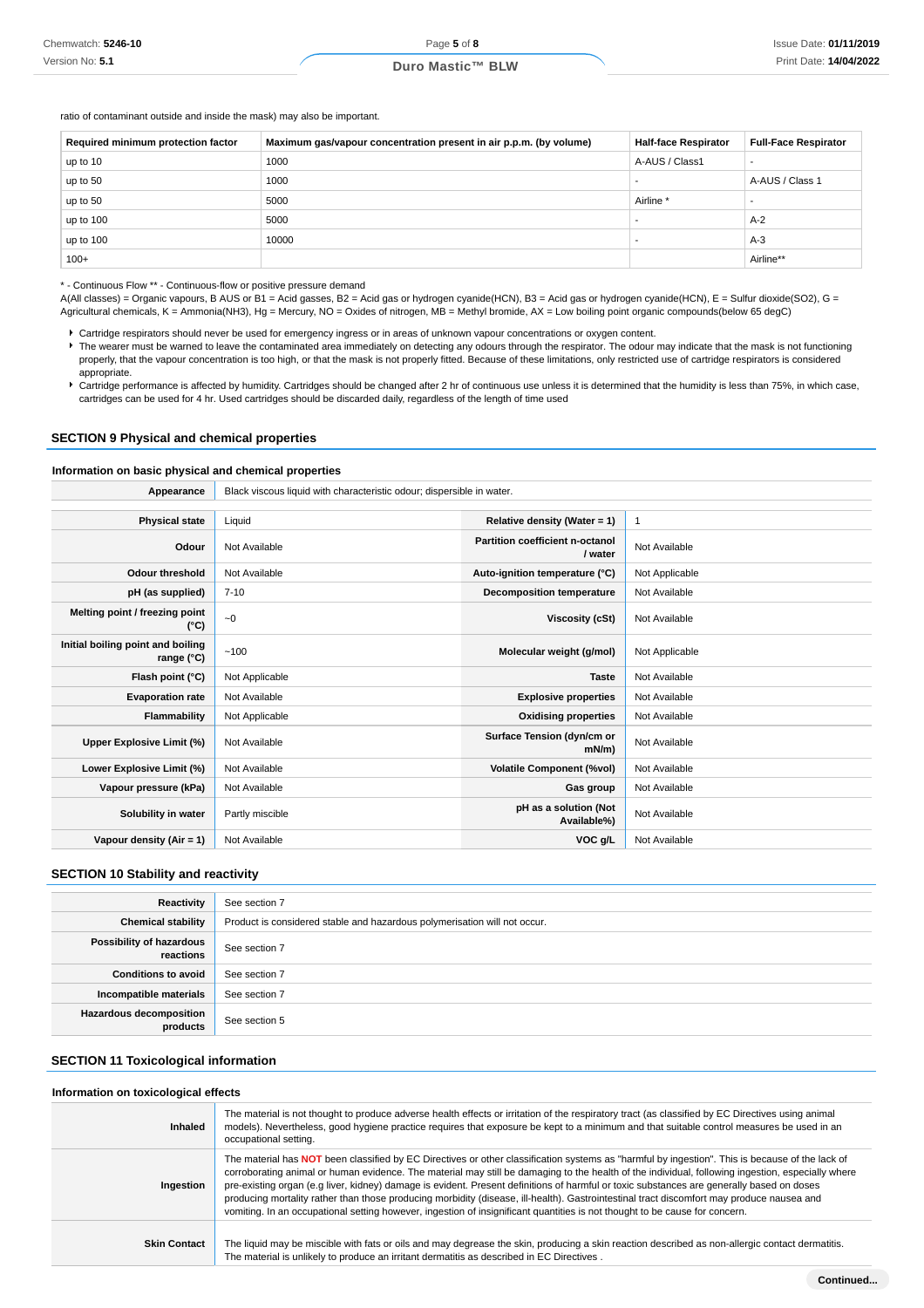| Eye                                         | Although the liquid is not thought to be an irritant (as classified by EC Directives), direct contact with the eye may produce transient discomfort                                                                                   |                                 |                           |  |
|---------------------------------------------|---------------------------------------------------------------------------------------------------------------------------------------------------------------------------------------------------------------------------------------|---------------------------------|---------------------------|--|
|                                             | characterised by tearing or conjunctival redness (as with windburn).                                                                                                                                                                  |                                 |                           |  |
| Chronic                                     | Long-term exposure to the product is not thought to produce chronic effects adverse to health (as classified by EC Directives using animal<br>models); nevertheless exposure by all routes should be minimised as a matter of course. |                                 |                           |  |
|                                             |                                                                                                                                                                                                                                       |                                 |                           |  |
|                                             | <b>IRRITATION</b><br><b>TOXICITY</b>                                                                                                                                                                                                  |                                 |                           |  |
| Duro Mastic™ BLW                            | Not Available<br>Not Available                                                                                                                                                                                                        |                                 |                           |  |
| Legend:                                     | 1. Value obtained from Europe ECHA Registered Substances - Acute toxicity 2.* Value obtained from manufacturer's SDS. Unless otherwise<br>specified data extracted from RTECS - Register of Toxic Effect of chemical Substances       |                                 |                           |  |
|                                             |                                                                                                                                                                                                                                       |                                 |                           |  |
| <b>Acute Toxicity</b>                       | $\boldsymbol{\mathsf{x}}$                                                                                                                                                                                                             | Carcinogenicity                 | ×                         |  |
| <b>Skin Irritation/Corrosion</b>            | ×                                                                                                                                                                                                                                     | Reproductivity                  | ×                         |  |
| <b>Serious Eye Damage/Irritation</b>        | $\boldsymbol{\mathsf{x}}$                                                                                                                                                                                                             | <b>STOT - Single Exposure</b>   | ×                         |  |
| <b>Respiratory or Skin</b><br>sensitisation | ×                                                                                                                                                                                                                                     | <b>STOT - Repeated Exposure</b> | $\boldsymbol{\mathsf{x}}$ |  |
| <b>Mutagenicity</b>                         | ×                                                                                                                                                                                                                                     | <b>Aspiration Hazard</b>        | ×                         |  |

**Legend:**  $\mathbf{X}$  – Data either not available or does not fill the criteria for classification – Data available to make classification

# **SECTION 12 Ecological information**

| <b>Toxicity</b>  |                  |                                        |                                                                                                                                                                                                                                                                                      |                  |                  |
|------------------|------------------|----------------------------------------|--------------------------------------------------------------------------------------------------------------------------------------------------------------------------------------------------------------------------------------------------------------------------------------|------------------|------------------|
|                  | Endpoint         | Test Duration (hr)                     | <b>Species</b>                                                                                                                                                                                                                                                                       | Value            | Source           |
| Duro Mastic™ BLW | Not<br>Available | Not Available                          | Not Available                                                                                                                                                                                                                                                                        | Not<br>Available | Not<br>Available |
| Legend:          |                  | - Bioconcentration Data 8. Vendor Data | Extracted from 1. IUCLID Toxicity Data 2. Europe ECHA Registered Substances - Ecotoxicological Information - Aquatic Toxicity 4. US EPA,<br>Ecotox database - Aquatic Toxicity Data 5. ECETOC Aquatic Hazard Assessment Data 6. NITE (Japan) - Bioconcentration Data 7. METI (Japan) |                  |                  |

#### **DO NOT** discharge into sewer or waterways.

## **Persistence and degradability**

| Ingredient                       | Persistence: Water/Soil               | Persistence: Air                      |
|----------------------------------|---------------------------------------|---------------------------------------|
|                                  | No Data available for all ingredients | No Data available for all ingredients |
|                                  |                                       |                                       |
| <b>Bioaccumulative potential</b> |                                       |                                       |
| Ingredient                       | <b>Bioaccumulation</b>                |                                       |
|                                  | No Data available for all ingredients |                                       |
|                                  |                                       |                                       |
| <b>Mobility in soil</b>          |                                       |                                       |
| Ingredient                       | <b>Mobility</b>                       |                                       |
|                                  | No Data available for all ingredients |                                       |

## **SECTION 13 Disposal considerations**

| Waste treatment methods      |                                                                                                                                                                                                                                                                                                                                                                                                                                                                                                                                                                                                                                                                                                                                                                                                                                                                                         |
|------------------------------|-----------------------------------------------------------------------------------------------------------------------------------------------------------------------------------------------------------------------------------------------------------------------------------------------------------------------------------------------------------------------------------------------------------------------------------------------------------------------------------------------------------------------------------------------------------------------------------------------------------------------------------------------------------------------------------------------------------------------------------------------------------------------------------------------------------------------------------------------------------------------------------------|
| Product / Packaging disposal | DO NOT allow wash water from cleaning or process equipment to enter drains.<br>It may be necessary to collect all wash water for treatment before disposal.<br>In all cases disposal to sewer may be subject to local laws and regulations and these should be considered first.<br>Where in doubt contact the responsible authority.<br>Recycle wherever possible.<br>Consult manufacturer for recycling options or consult local or regional waste management authority for disposal if no suitable treatment or<br>disposal facility can be identified.<br>Dispose of by: burial in a land-fill specifically licensed to accept chemical and / or pharmaceutical wastes or incineration in a licensed<br>apparatus (after admixture with suitable combustible material).<br>Decontaminate empty containers. Observe all label safequards until containers are cleaned and destroyed. |

# **SECTION 14 Transport information**

| <b>Labels Required</b>  |                |  |  |
|-------------------------|----------------|--|--|
| <b>Marine Pollutant</b> | <b>NO</b>      |  |  |
| <b>HAZCHEM</b>          | Not Applicable |  |  |

# **Land transport (ADG): NOT REGULATED FOR TRANSPORT OF DANGEROUS GOODS**

**Air transport (ICAO-IATA / DGR): NOT REGULATED FOR TRANSPORT OF DANGEROUS GOODS**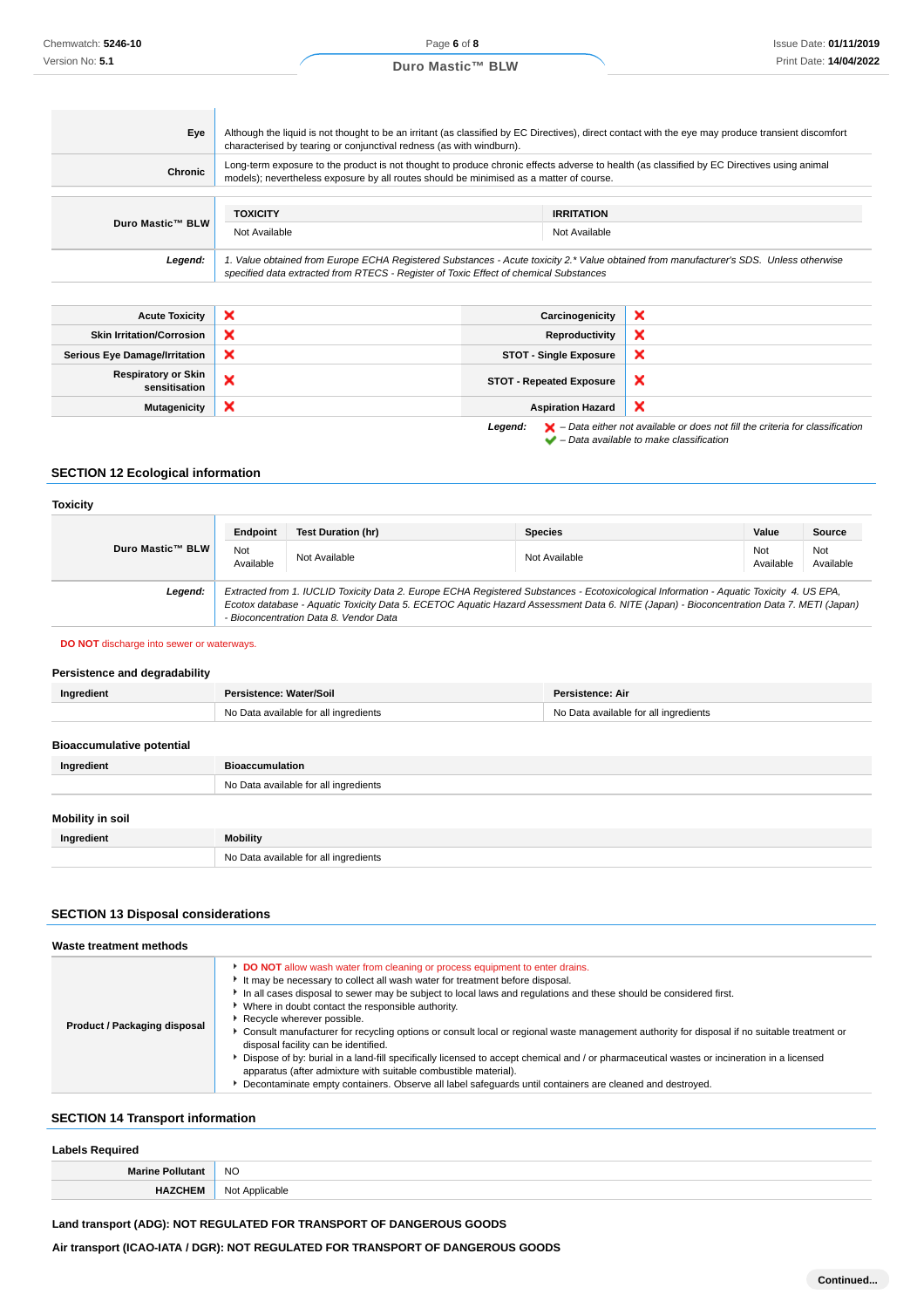## **Sea transport (IMDG-Code / GGVSee): NOT REGULATED FOR TRANSPORT OF DANGEROUS GOODS**

## **Transport in bulk according to Annex II of MARPOL and the IBC code**

Not Applicable

# **Transport in bulk in accordance with MARPOL Annex V and the IMSBC Code**

**Product name Group**

## **Transport in bulk in accordance with the ICG Code**

**Product name Ship Type**

## **SECTION 15 Regulatory information**

### **Safety, health and environmental regulations / legislation specific for the substance or mixture**

## **National Inventory Status**

| <b>National Inventory</b>                          | <b>Status</b>                                                                                                                                                                                     |  |  |
|----------------------------------------------------|---------------------------------------------------------------------------------------------------------------------------------------------------------------------------------------------------|--|--|
| Australia - AIIC / Australia<br>Non-Industrial Use | Not Available                                                                                                                                                                                     |  |  |
| Canada - DSL                                       | Not Available                                                                                                                                                                                     |  |  |
| Canada - NDSL                                      | Not Available                                                                                                                                                                                     |  |  |
| China - IECSC                                      | Not Available                                                                                                                                                                                     |  |  |
| Europe - EINEC / ELINCS / NLP                      | Not Available                                                                                                                                                                                     |  |  |
| Japan - ENCS                                       | Not Available                                                                                                                                                                                     |  |  |
| Korea - KECI                                       | Not Available                                                                                                                                                                                     |  |  |
| New Zealand - NZIoC                                | Not Available                                                                                                                                                                                     |  |  |
| Philippines - PICCS                                | Not Available                                                                                                                                                                                     |  |  |
| USA - TSCA                                         | Not Available                                                                                                                                                                                     |  |  |
| Taiwan - TCSI                                      | Not Available                                                                                                                                                                                     |  |  |
| Mexico - INSQ                                      | Not Available                                                                                                                                                                                     |  |  |
| Vietnam - NCI                                      | Not Available                                                                                                                                                                                     |  |  |
| Russia - FBEPH                                     | Not Available                                                                                                                                                                                     |  |  |
| Legend:                                            | Yes = All CAS declared ingredients are on the inventory<br>No = One or more of the CAS listed ingredients are not on the inventory. These ingredients may be exempt or will require registration. |  |  |

#### **SECTION 16 Other information**

| Davie<br>٩t٤ | 01.<br>.,,<br>. |
|--------------|-----------------|
| au           | 07<br>2 U J     |

#### **SDS Version Summary**

| Version | Date of Update | <b>Sections Updated</b>                                                        |
|---------|----------------|--------------------------------------------------------------------------------|
|         | 22/03/2017     | Name                                                                           |
| 5.1     | 01/11/2019     | One-off system update. NOTE: This may or may not change the GHS classification |

#### **Other information**

Classification of the preparation and its individual components has drawn on official and authoritative sources as well as independent review by the Chemwatch Classification committee using available literature references.

The SDS is a Hazard Communication tool and should be used to assist in the Risk Assessment. Many factors determine whether the reported Hazards are Risks in the workplace or other settings. Risks may be determined by reference to Exposures Scenarios. Scale of use, frequency of use and current or available engineering controls must be considered.

#### **Definitions and abbreviations**

PC-TWA: Permissible Concentration-Time Weighted Average PC-STEL: Permissible Concentration-Short Term Exposure Limit IARC: International Agency for Research on Cancer ACGIH: American Conference of Governmental Industrial Hygienists STEL: Short Term Exposure Limit TEEL: Temporary Emergency Exposure Limit。 IDLH: Immediately Dangerous to Life or Health Concentrations ES: Exposure Standard OSF: Odour Safety Factor NOAEL :No Observed Adverse Effect Level LOAEL: Lowest Observed Adverse Effect Level TLV: Threshold Limit Value LOD: Limit Of Detection OTV: Odour Threshold Value BCF: BioConcentration Factors BEI: Biological Exposure Index AIIC: Australian Inventory of Industrial Chemicals DSL: Domestic Substances List NDSL: Non-Domestic Substances List